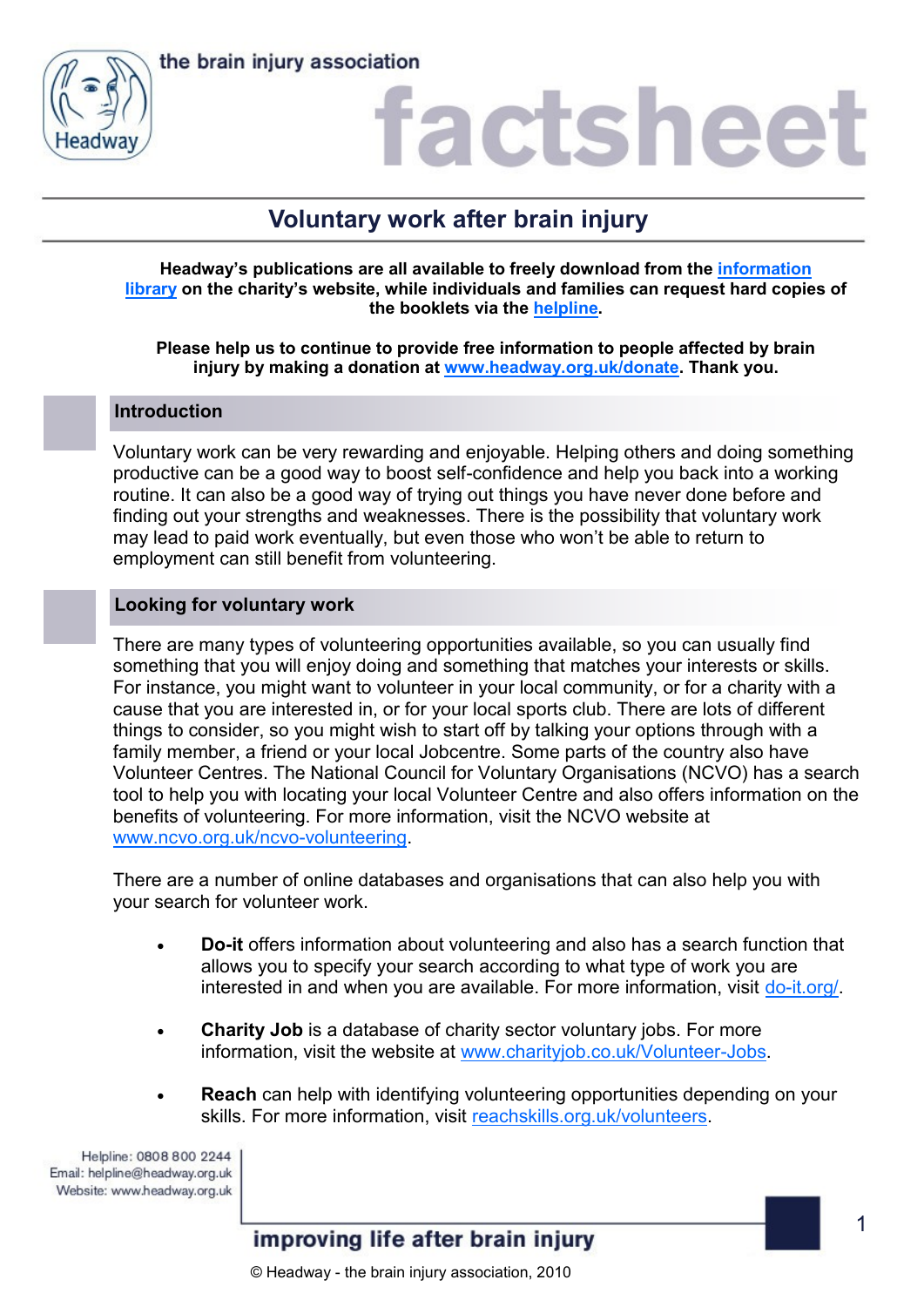

the brain injury association

# actsheet

- **Volunteering Matters** offers volunteering opportunities in the local community. It also runs a range of programmes for disabled individuals and a young disabled people's work shadowing programme. For more information, visit [volun](http://volunteeringmatters.org.uk/)[teeringmatters.org.uk/.](http://volunteeringmatters.org.uk/)
- **Leonard Cheshire** runs a project called Can Do, which supports 16 to 35 year old disabled individuals with volunteering in their local community. For more information, visit [www.leonardcheshire.org/.](https://www.leonardcheshire.org/)
- Your local **Citizens Advice** can give information about volunteering services or opportunities in your local area
- Your local **Jobcentre** might be able to offer advice on volunteering. They may also have a Disability Employment Advisor available who can offer advice about volunteering after brain injury.

### **Volunteering organisations by area**

- **Volunteering England** offers information about volunteering opportunities to help with running events and activities taking place across England. For more information visit [www.volunteeringengland.org.uk/.](http://www.volunteeringengland.org.uk/)
- **Volunteer Scotland** offers information about volunteering opportunities across Scotland. For more information visit [www.volunteerscotland.net/.](http://www.volunteerscotland.net/)
- **Volunteering Wales** offers information about volunteering opportunities across Wales. For more information visit www.volunteering-wales.net/
- **Volunteer Now** offers information about volunteering opportunities across Northern Ireland. For more information visit [www.volunteernow.co.uk.](http://www.volunteernow.co.uk/)
- **Association of Jersey Charities** offers information about charity volunteering opportunities across Jersey. For more information visit [www.jerseycharities.org/.](http://www.jerseycharities.org/table/jobs-paid-or-voluntary-you-ll-find-it-here/voluntary/)
- **The Association of Guernsey Charities** offers information about volunteering opportunities across Guernsey. For more information visit [www.charity.org.gg/Volunteer.](http://www.charity.org.gg/Volunteer)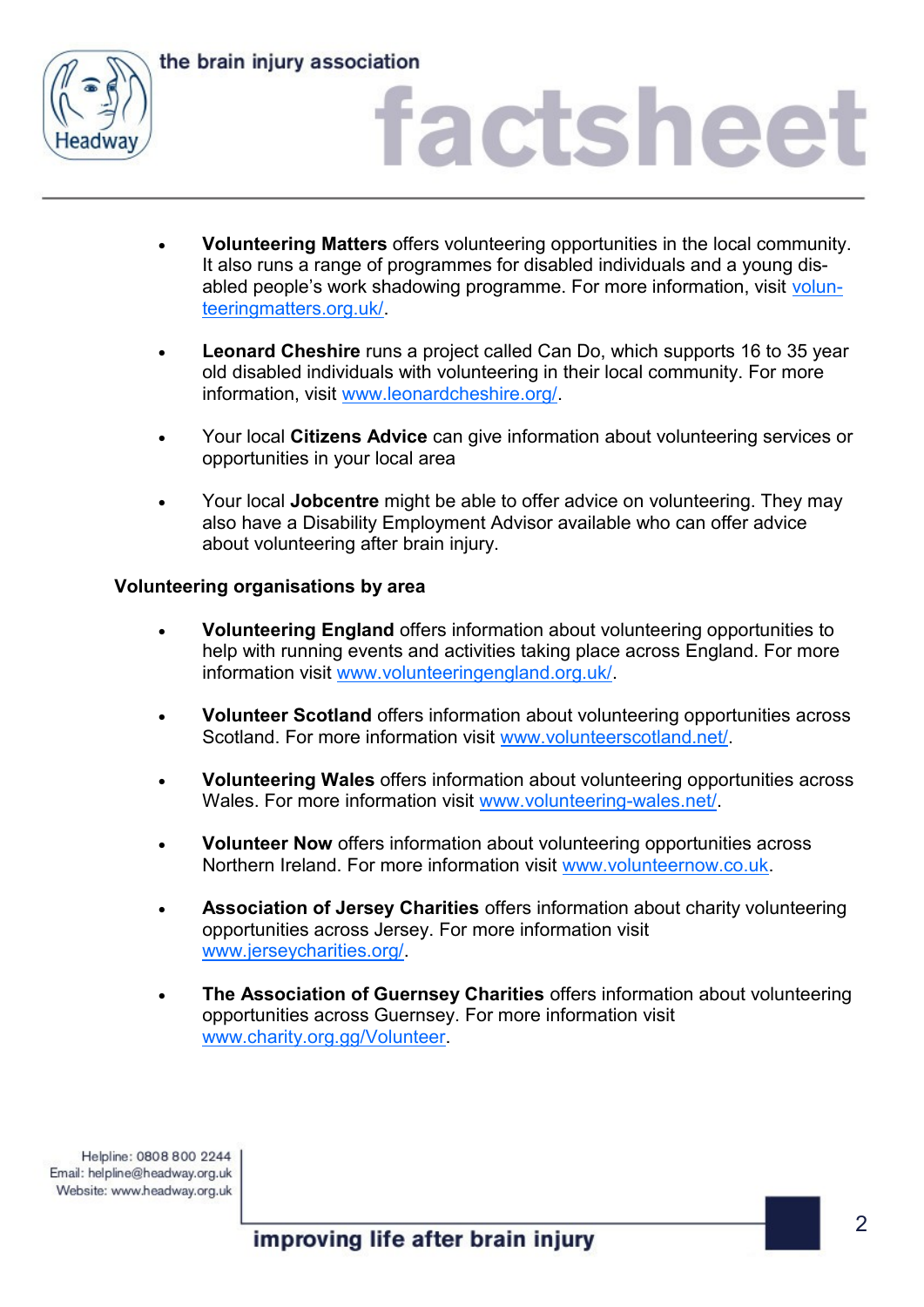



# factshee

### **General tips for volunteering**

Volunteering can be a very positive experience if you pick the right job that accommodates for your needs. Below are some general tips to consider.

- Consider how much time you have to give to volunteering. Remember that volunteering is optional; you shouldn't feel obliged to do more work or offer more time than you wish to give.
- Organisations should accommodate for any health needs that you have within the work environment. If you have any concerns about the amount of support that you are getting to accommodate for your health needs, you can make contact with the Health and Safety Executive. For more information, visit [www.hse.gov.uk/contact/.](http://www.hse.gov.uk/contact/)
- Consider volunteering with a friend or a family member. They may be able to offer extra support and keep you motivated with your tasks.
- Be realistic about how your brain injury has affected you. For instance, if you experience fatigue, you should avoid volunteering for long hours, or at times of the day where your fatigue is likely to set in. Or if you are sensitive to noise, try to avoid volunteering at places where you will be exposed to a noisy environment.
- Remember that you can often reclaim money that you have spent on things such as food and travel when volunteering
- Don't be afraid to ask for feedback from your employer, as this can be very useful if you are considering applying for jobs in the future

More information on other aspects of returning to work is available in the following Headway factsheets, available from [www.headway.org.uk/information-library:](http://www.headway.org.uk/information-library)

- Adaptations to the workplace a guide for employers
- Financial support when returning to work
- Making a complaint about treatment at work after brain injury
- Returning to work after brain injury
- Returning to education after brain injury
- Self-employment after brain injury
- A guide to the Equality Act 2010

Helpline: 0808 800 2244 Email: helpline@headway.org.uk Website: www.headway.org.uk

improving life after brain injury